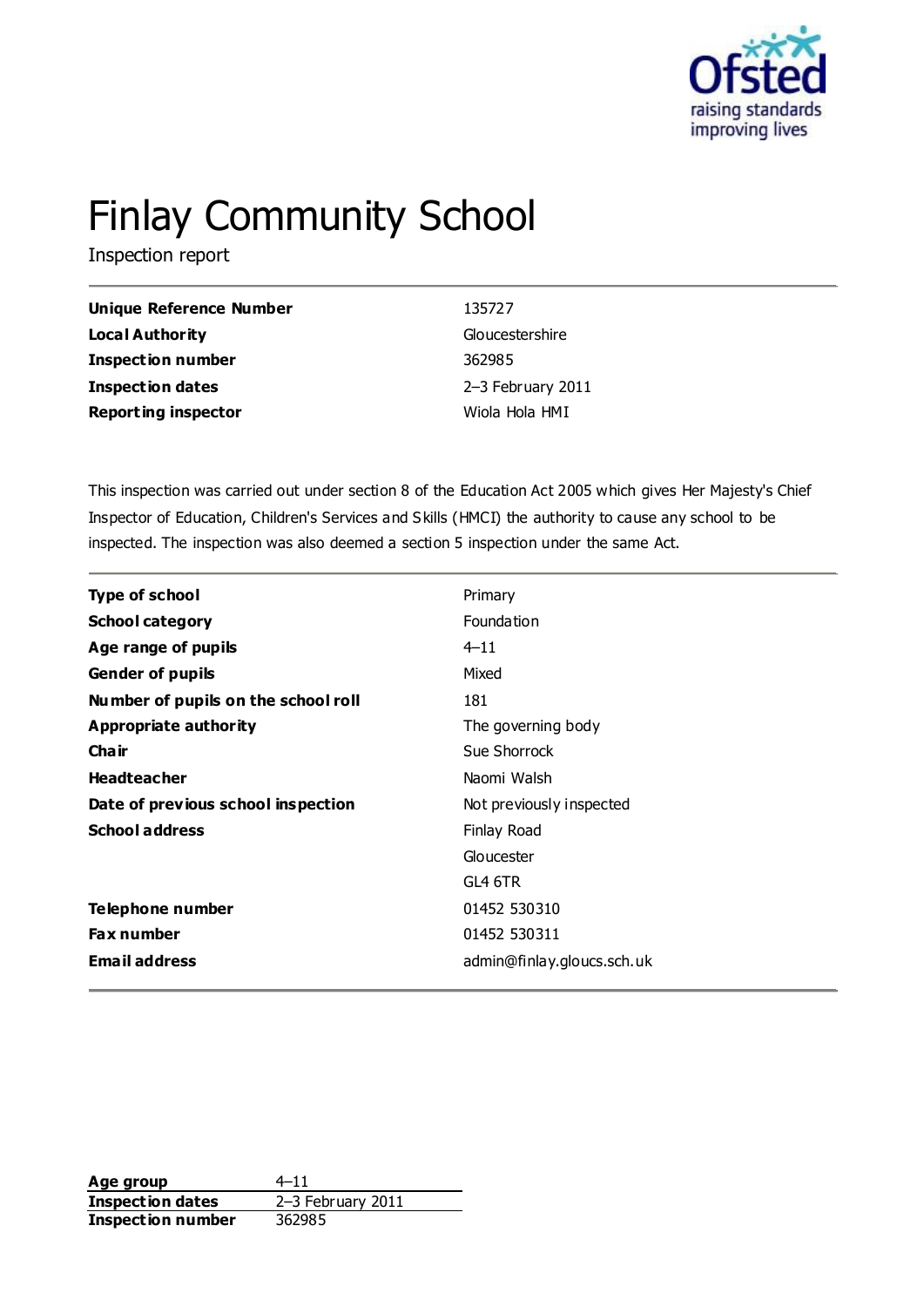The Office for Standards in Education, Children's Services and Skills (Ofsted) regulates and inspects to achieve excellence in the care of children and young people, and in education and skills for learners of all ages. It regulates and inspects childcare and children's social care, and inspects the Children and Family Court Advisory Support Service (Cafcass), schools, colleges, initial teacher training, work-based learning and skills training, adult and community learning, and education and training in prisons and other secure establishments. It assesses council children's services, and inspects services for looked after children, safeguarding and child protection.

Further copies of this report are obtainable from the school. Under the Education Act 2005, the school must provide a copy of this report free of charge to certain categories of people. A charge not exceeding the full cost of reproduction may be made for any other copies supplied.

If you would like a copy of this document in a different format, such as large print or Braille, please telephone 0300 123 4234, or email **[enquiries@ofsted.gov.uk](mailto:enquiries@ofsted.gov.uk)**.

You may copy all or parts of this document for non-commercial educational purposes, as long as you give details of the source and date of publication and do not alter the documentation in any way.

To receive regular email alerts about new publications, including survey reports and school inspection reports, please visit our website and go to 'Subscribe'.

Royal Exchange Buildings St Ann's Square Manchester M2 7LA T: 0300 123 4234 Textphone: 0161 618 8524 E: **[enquiries@ofsted.gov.uk](mailto:enquiries@ofsted.gov.uk)**

W: **[www.ofsted.gov.uk](http://www.ofsted.gov.uk/)**

© Crown copyright 2011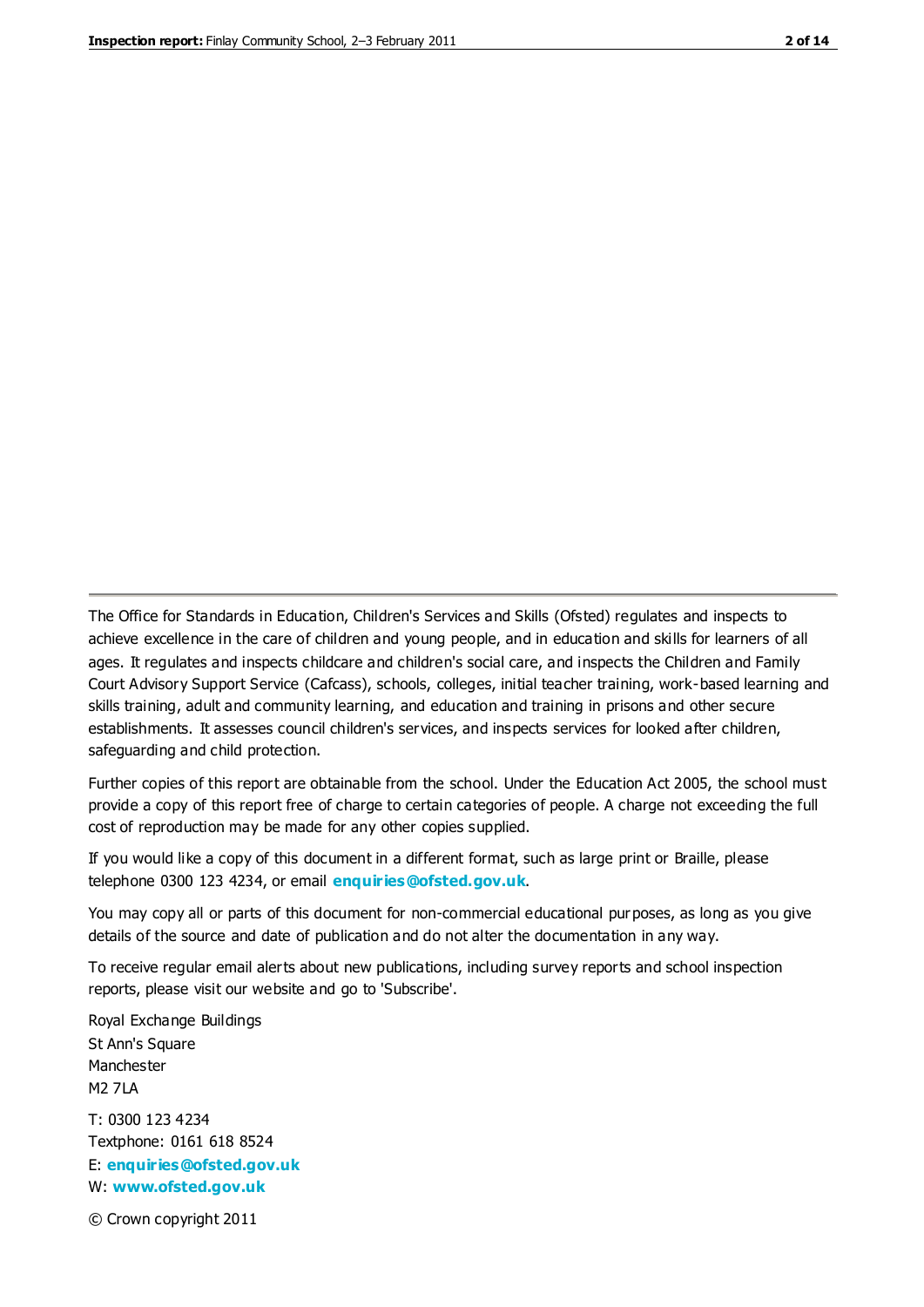# **Introduction**

This inspection was carried out by one of Her Majestys Inspectors and one additional inspector. Inspectors observed 11 lessons or parts of lessons seeing eight teachers. They met with the senior staff, a group of staff, and with three governors including the Chair of the Governing Body. They talked with pupils in lessons and during break times, and with some parents and carers before, during and at the end of the school day. They observed the schools work and looked at some documentation including records of pupils attainment and progress, the school development plan, minutes of meetings of the governing body, and the arrangements for safeguarding pupils. Questionnaires were not used on this inspection. Some evidence gathered by the lead inspector at her visit to the school in October 2010 was also used.

The inspection team reviewed many aspects of the schools work. It looked in detail at a number of key areas.

How good is: childrens progress in the Early Years Foundation Stage; pupils progress in reading in Years 1 and 2; and progress in writing in Years 3 to 6?

Is the school currently maintaining for pupils in Year 6 the above average standards and high levels of progress seen in the previous year?

How good is teaching and, in particular, is mathematics being taught in applications across the curriculum?

How effectively are leaders and managers ensuring the school sustains high quality provision and outcomes given the temporary arrangements that currently pertain within the senior leadership team?

# **Information about the school**

The school is smaller than the average primary school. It opened in January 2009, under the New School Competition process, on the same site as the predecessor school of the same name. It is supported by the Learning Community Partnership comprising the University of Gloucestershire, GL Communities, and a number of churches in the Gloucester City Deanery.

The proportion of pupils known to be eligible for free school meals is well above average. About 80% of pupils are White British and others are from a wide range of other backgrounds, the largest group being Mixed White and Black Caribbean. The percentage speaking English as an additional language is broadly similar to many schools nationally. The proportion of pupils with special educational needs and/or disabilities is above average but the proportion with statements of special educational needs is well above average. The main difficulties or disabilities are behavioural, emotional or social, or in speech, language and communication.

The school has Healthy School status.

On the same site are a children's centre and an adult learning facility; these were not visited as part of this inspection. The breakfast club run by the school was seen.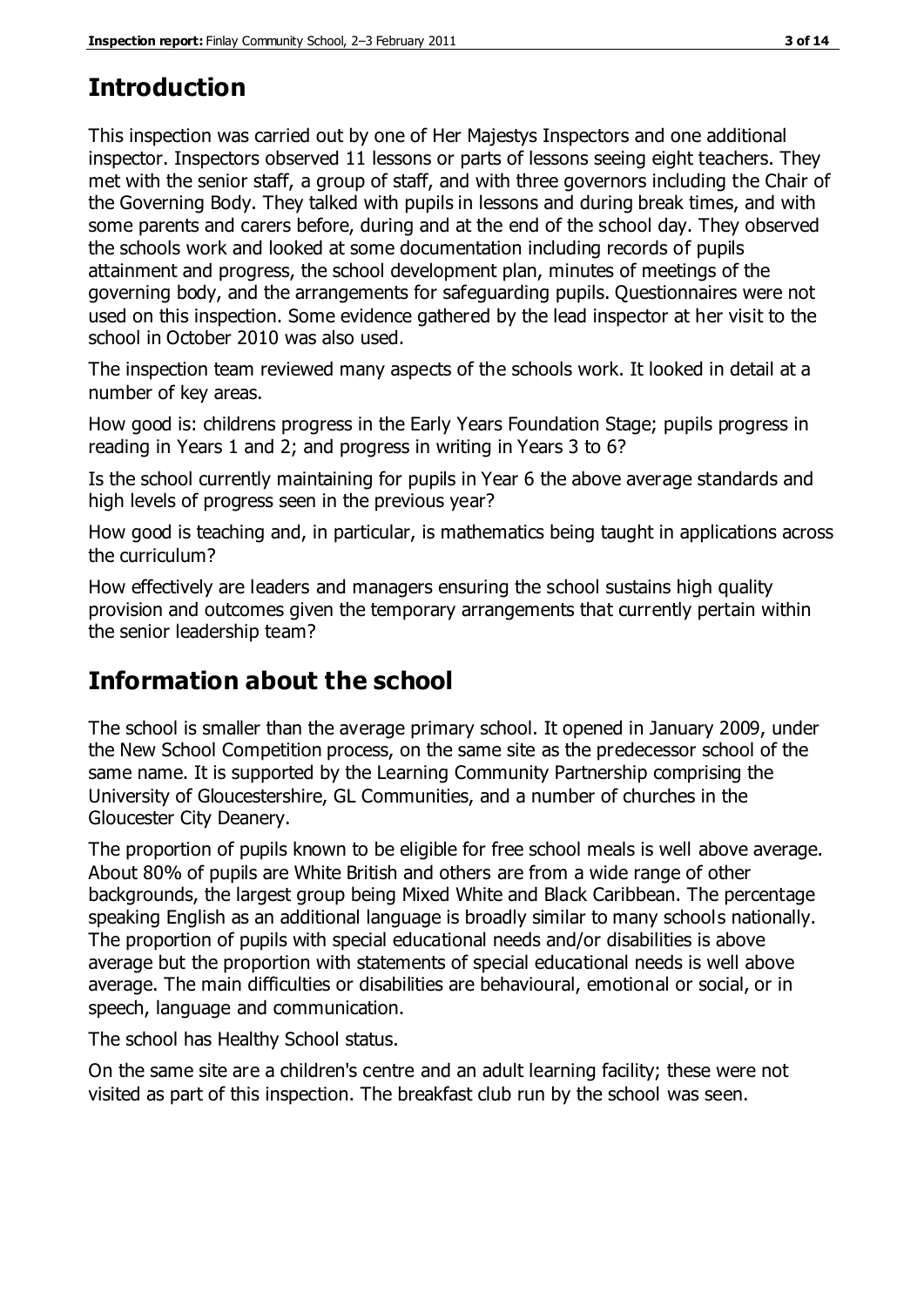# **Inspection judgements**

| Overall effectiveness: how good is the school?  |  |
|-------------------------------------------------|--|
| The school's capacity for sustained improvement |  |

## **Main findings**

This outstanding school has much to be proud of. A tremendous amount has been achieved for the benefit of pupils since it was re-opened in January 2009 because of the excellent leadership of the headteacher as well as the outstanding work of the governing body. Staff, governors, parents and partners in education and care have worked in great collaboration, and with much enthusiasm and commitment, in a successful drive to raise pupils achievements. Members of the school community, and especially parents and carers, speak highly of what the school provides not just for the pupils but also for their families.

Pupils attainment is above average. Moreover, pupils personal development has many strengths because the school fosters this extremely well through the outstanding care, guidance and support it provides. The Early Years Foundation Stage is extremely effective so that the children in it make a good start to school life.

It is the totality and coherence of the outstanding educational provision that account for pupils excellent learning and progress. Very well established routines and excellent behaviour management make for calm, purposeful learning. Behaviour is good. A few pupils need help to maintain their calm and get it in the most unobtrusive way. Support in helping some pupils and their families overcome barriers to learning is exceptionally good. Pupils grow in confidence and willingly take on responsibilities. Teaching is mostly good; some is outstanding. At times, however, where teaching is not as strong, the pace of pupils learning slows. In most lessons, teachers are adept at gauging exactly what pupils know and understand and what needs to be done or said to prompt further progress. The outstanding curriculum supports greatly pupils personal as well as their academic development. It plays a huge part in making learning enjoyable in lessons and in the many enrichment activities and memorable experiences. Pupils beautiful topic books and displays in classrooms and around the school are vibrant and bear witness to the richness of the curriculum. Topics and themes are generally used well to cover the various subjects of the curriculum and promote the use of basic skills such as reading and writing, although the application of mathematics in meaningful and relevant contexts is less frequently seen.

There is much to praise in leadership and management. Most notable are the high ambition, the accuracy of self-evaluation, and the creation of a school where staff morale is high and all are constantly seeking to learn and improve further. Through the significant improvements seen in both provision and outcomes in recent years, the school has shown its outstanding capacity to improve further.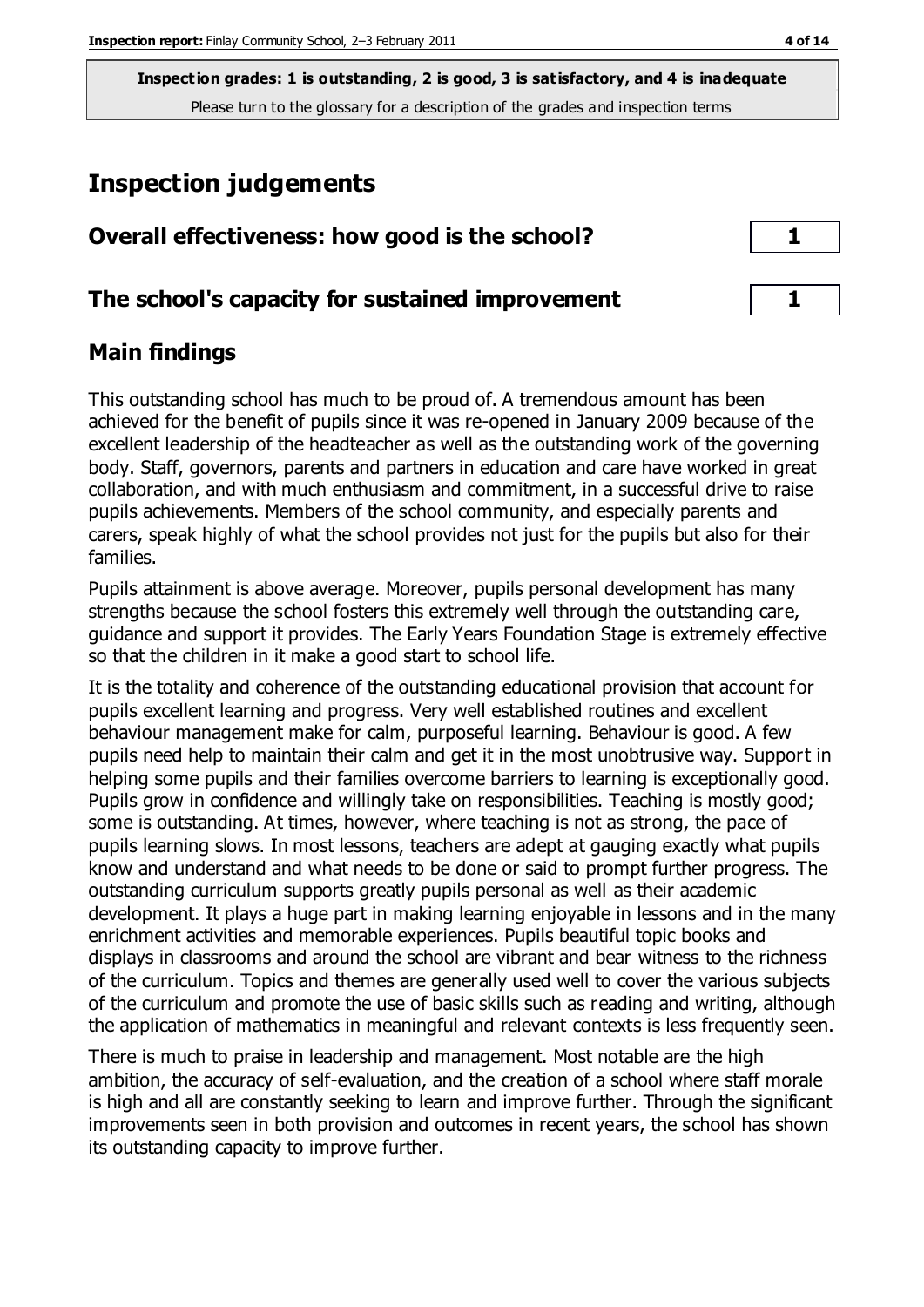## **What does the school need to do to improve further?**

- Develop further the overall quality of teaching so that pupils outstanding progress can be maintained evenly across the school by:
	- taking even more opportunities to use and develop pupils basic skills through the  $\equiv$ topics being studied; ensuring, in particular, that mathematical skills are applied in relevant real-life situations
	- ensuring all teachers have highly developed skills in discerning exactly what pupils have learned, through good questioning and other means, so that next steps in learning are the right ones and speedily provided.

## **Outcomes for individuals and groups of pupils 1**



Pupils learning and enjoyment of school are outstanding primarily because staff have set high expectations of what pupils can achieve, and work as one to ensure children and pupils are provided for extremely well and feel entirely safe and secure. In all lessons, pupils arrive calmly, fully aware of the consequences of less than perfect attitudes and behaviour, and eager to work hard. As a result, the progress pupils make is exceptionally high overall from starting points on entry to the school that are generally below agerelated expectations. Progress is particularly high over Years 3 to 6. Learning and progress in lessons are never less than satisfactory. No striking differences exist in the progress made by different groups of pupils, including those with special educational needs and/or disabilities. In 2010, however, pupils in Year 6 known to be eligible for free school meals, as a group, made better progress than those who are not.

Results in the 2010 end of Year 6 tests improved from 2009 and were above average. Results were much better in reading than in writing, however. Results in the end of Year 2 tests in 2010 were broadly in line with national averages. The 2010 test outcomes pay tribute to successful work in overcoming the various barriers to learning that many pupils experience. They also show the schools success in speeding up the progress of more able pupils. Pupils work seen during the inspection and records of pupils attainment and progress show the school is keeping up these high levels of achievement. There is still work to be done, however, to lift the attainment of some pupils whose skills are relatively weak or who have gaps in their knowledge, in mathematics for example. Older pupils are generally confident at speaking. Reading and writing skills are being developed well although pupils written work does not frequently include a wide range of vocabulary. There are some examples of very well presented work but also some unevenness in the quality of handwriting.

Pupils spiritual, moral, social and cultural development is outstanding because it is fostered exceptionally well and in many ways. Most pupils attend school well and the proportion of persistent absentees is being reduced so that attendance is improving but it is still broadly average. The many strategies used to promote healthy lifestyles have been extremely successful so that pupils understanding is of a high order. Pupils know that eating healthily is important but they also understand very well the need to keep physically fit and to show concern for their own emotional well-being and that of others. Inspectors witnessed many acts of kindness among pupils. Pupils enjoy calm, well-ordered and sociable times in the breakfast club and when having lunch at delightfully laid tables.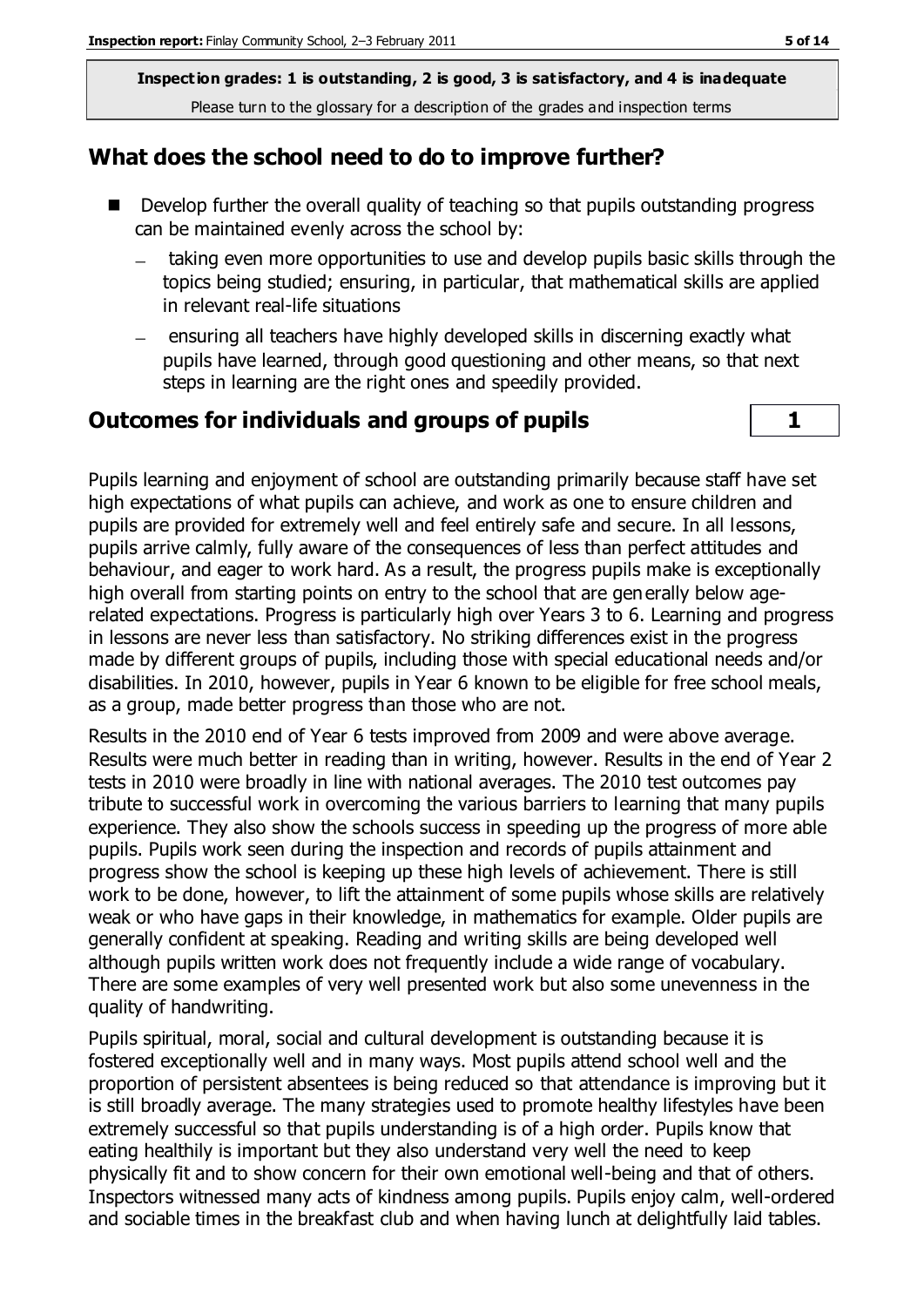These are the grades for pupils' outcomes

## **Inspection grades: 1 is outstanding, 2 is good, 3 is satisfactory, and 4 is inadequate**

Please turn to the glossary for a description of the grades and inspection terms

| Pupils' achievement and the extent to which they enjoy their learning                                                     | 1                       |
|---------------------------------------------------------------------------------------------------------------------------|-------------------------|
| Taking into account:<br>Pupils' attainment <sup>1</sup>                                                                   | 2                       |
| The quality of pupils' learning and their progress                                                                        | 1                       |
| The quality of learning for pupils with special educational needs and/or disabilities<br>and their progress               | 1                       |
| The extent to which pupils feel safe                                                                                      | 1                       |
| Pupils' behaviour                                                                                                         | 2                       |
| The extent to which pupils adopt healthy lifestyles                                                                       | 1                       |
| The extent to which pupils contribute to the school and wider community                                                   | $\overline{2}$          |
| The extent to which pupils develop workplace and other skills that will contribute to<br>their future economic well-being | $\overline{\mathbf{2}}$ |
| Taking into account:<br>Pupils' attendance <sup>1</sup>                                                                   | 3                       |
| The extent of pupils' spiritual, moral, social and cultural development                                                   | 1                       |

<sup>1</sup> The grades for attainment and attendance are: 1 is high; 2 is above average; 3 is broadly average; and 4 is low

## **How effective is the provision?**

The various elements of the outstanding educational provision are carefully tailored to meet each pupils needs. Pupils excellent progress is underpinned not only by good teaching but also by the numerous strategies to ensure that the climate and conditions are right for learning. Foremost among these is the unequivocal stance taken by staff to promote positive attitudes to work, including good behaviour; this is done by gentle yet persistent reminders and swift action by teachers and teaching assistants to deal with any shortcomings that might occur. The system of rewards and sanctions is clearly understood by pupils and very effective in motivating them to succeed.

The curriculum captures pupils interest and makes them want to learn. Teachers are enthusiastic and creative in their design of memorable experiences, especially in the expertly devised themed studies. Subjects are often linked together so that basic skills are developed and applied in interesting and relevant contexts; this is less true for mathematics than for reading, writing, and information and communication technology (ICT). Trips, clubs, visits and visitors all greatly enhance the curriculum.

In most lessons, teaching is good. In some, it is satisfactory and occasionally teaching is excellent. Relationships are consistently positive and supportive. Classrooms are bright, inviting and contain vibrant displays. The pace of learning is generally fast but sometimes slips when tasks are undemanding or cover work that is already well within pupils grasp.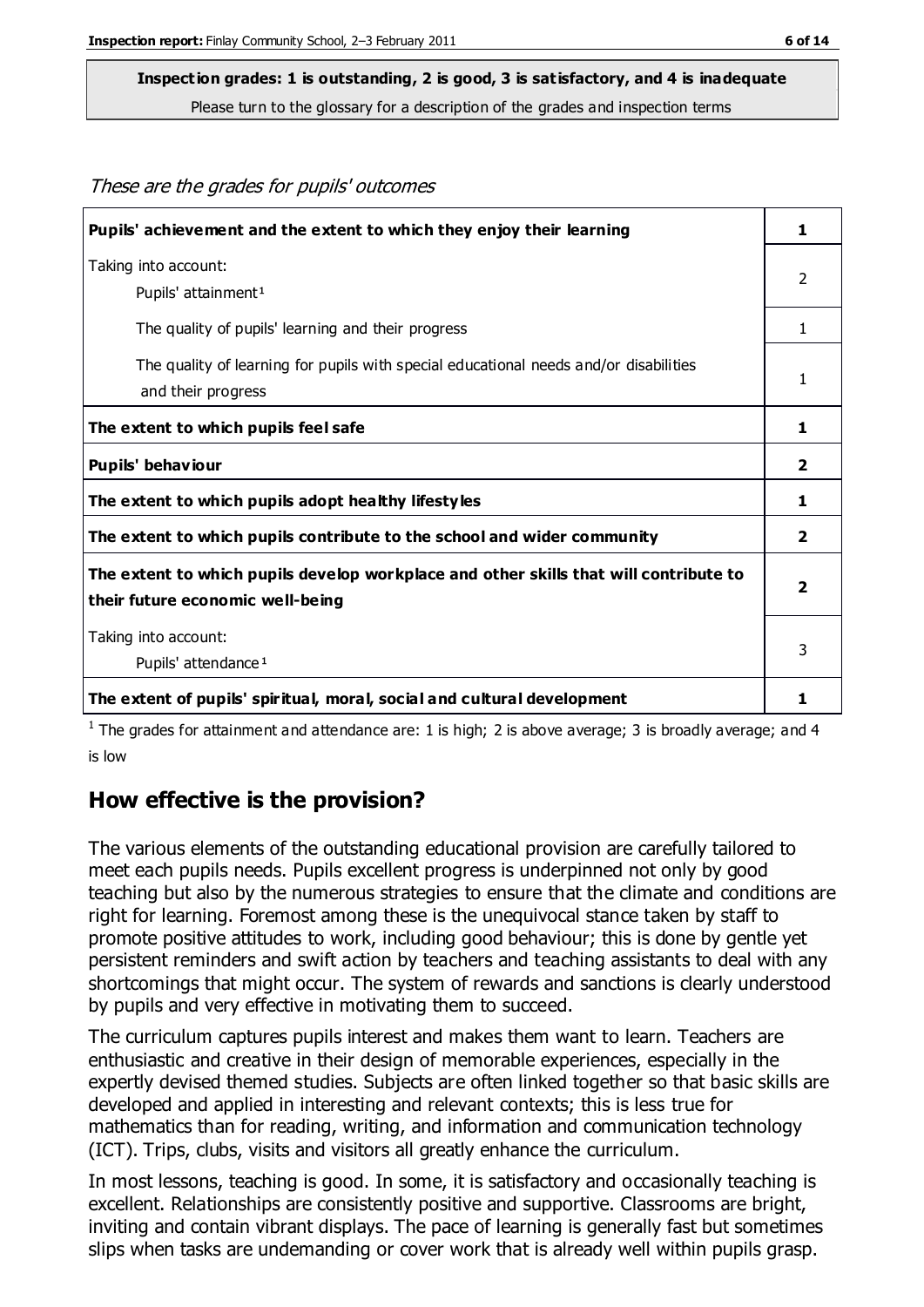Occasionally, the teachers explanation of a task is overlong or lacks a little clarity. Teachers generally use the target-setting process well and match tasks to individual pupils next steps in learning. Without exception, teachers convey a sense of excitement. In the best lessons, pupils enthusiasm is maintained through the use of a wide range of teaching strategies that include drama, games, work in talk partners or in groups. Teaching assistants are extremely well deployed. They contribute greatly to learning and, where necessary, encourage pupils to maintain good levels of concentration.

Arrangements for ensuring the personal well-being and health and safety of pupils are outstanding. The vigilance of staff in noting and acting upon any concerns is excellent. The family support worker, alongside staff from external agencies including the education welfare officer, plays a central role in the schools outstanding care, guidance and support. The breakfast club is popular, well run and provides a very positive start to the day for the pupils who attend.

These are the grades for the quality of provision

| The quality of teaching                                                                                    |  |
|------------------------------------------------------------------------------------------------------------|--|
| Taking into account:<br>The use of assessment to support learning                                          |  |
| The extent to which the curriculum meets pupils' needs, including, where relevant,<br>through partnerships |  |
| The effectiveness of care, guidance and support                                                            |  |

## **How effective are leadership and management?**

The schools vision and values, underpinned by the words Working Together are lived out fully in the exceptionally strong partnerships that exist with parents and carers, with a wide range of external support agencies and with the Learning Community Partnership. All partners play a huge part in enabling pupils to reach their potential, sometimes having to overcome significant barriers to learning and working with families to do so. The successful work on promoting community cohesion addresses issues not only in the immediate locality but is forging links with other schools nationally and internationally thereby increasing pupils understanding of many aspects of life and learning.

The headteacher communicates clearly her high expectations to staff and pupils and supports them assiduously in rising to them. Staff at all levels are encouraged to study and gain qualifications; many have done so and are proud of their achievements. Staff morale is high. Highly effective in the smooth day-to-day running of the school, as well as the teaching staff, are the finance officer and the school secretary. All staff play a part in seeking to ensure each pupil is given specific support so that the differing skills and talents are nurtured and new ones uncovered. The headteacher is currently being supported by two acting senior leaders. Although the school lacks an established senior team, the temporary arrangements to cover maternity leave and a secondment are working well. The schools systems for assessment are robust so that the progress of groups of pupils as well as of individuals can be easily determined and supported thereby ensuring equality of opportunity. Arrangements for safeguarding pupils are outstanding.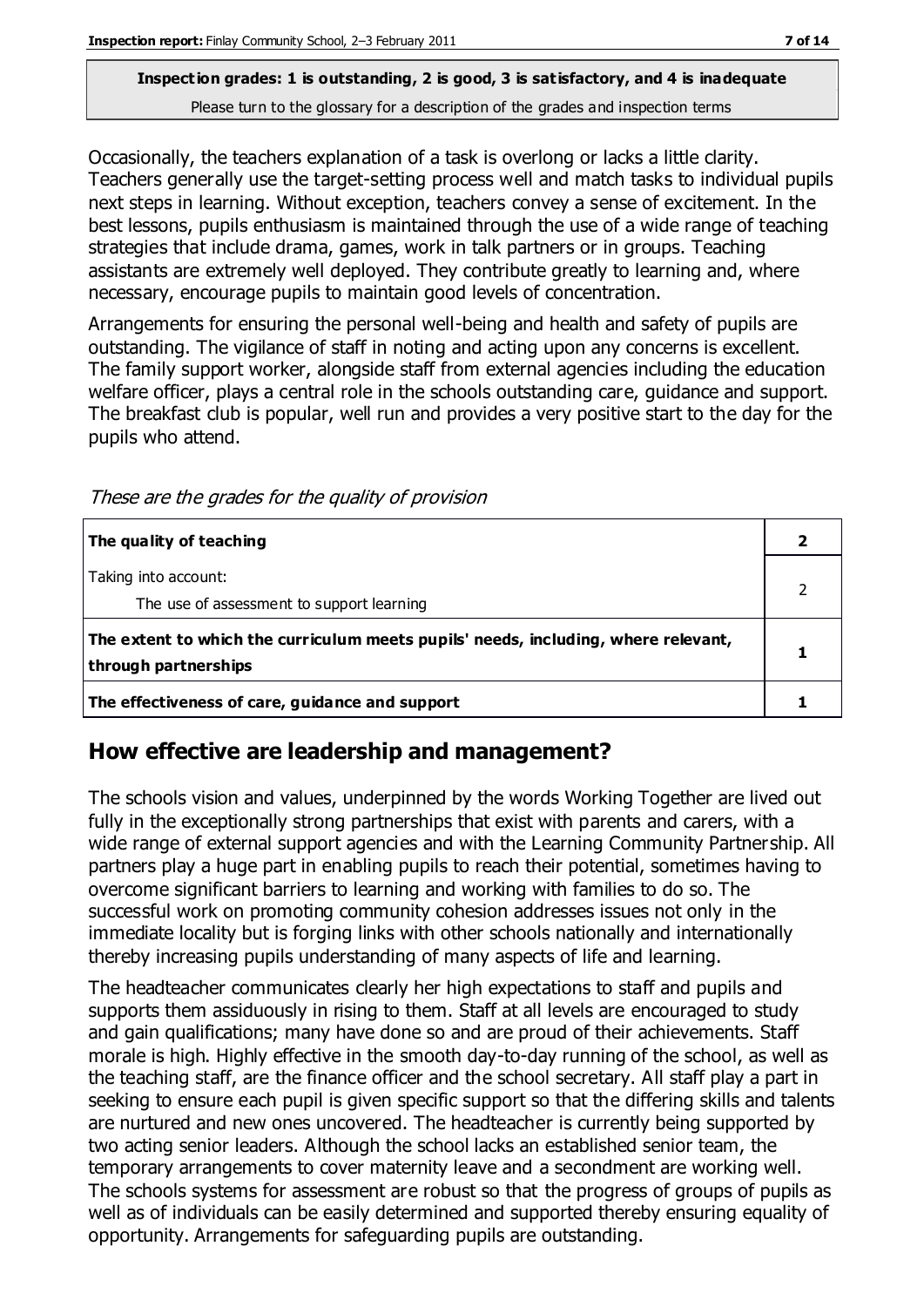The governing body works with equal determination and skill to secure high quality in all areas of management, to develop extended services, and garner expertise in support of the school so as to enrich educational provision. Governance is excellent but the governing body might nevertheless set out more clearly its key performance indicators for the school, beyond those relating to attainment and progress, and review them more formally lest any of them slip. Governors and leaders are continuing to develop the school with further ambitions.

These are the grades for leadership and management

| The effectiveness of leadership and management in embedding ambition and driving<br><b>improvement</b>                                                           |    |
|------------------------------------------------------------------------------------------------------------------------------------------------------------------|----|
| Taking into account:<br>The leadership and management of teaching and learning                                                                                   |    |
| The effectiveness of the governing body in challenging and supporting the<br>school so that weaknesses are tackled decisively and statutory responsibilities met |    |
| The effectiveness of the school's engagement with parents and carers                                                                                             | 1  |
| The effectiveness of partnerships in promoting learning and well-being                                                                                           | 1  |
| The effectiveness with which the school promotes equality of opportunity and tackles<br><b>discrimination</b>                                                    | 1. |
| The effectiveness of safeguarding procedures                                                                                                                     |    |
| The effectiveness with which the school promotes community cohesion                                                                                              |    |
| The effectiveness with which the school deploys resources to achieve value for money                                                                             |    |

## **Early Years Foundation Stage**

The same drive and energy given to ensuring the best possible educational provision are as visible at this stage as elsewhere in the school. Provision is constantly being improved, in the learning garden for example, to enrich childrens experiences. Although there is still more that can be done, such as setting more of the mark making activities in relevant contexts, provision is already outstanding. This is because assessment and planning are undertaken so carefully to build on what each individual child can do through well-chosen, inventive and timely activities. Staff are alert and grasp opportunities to develop childrens own interests and ideas.

Conversations staff hold with children extend their vocabulary and test understanding in a gentle, supportive yet sharply focused way. Sessions as a whole group are balanced well with times when children set their own agendas. The good, large spaces, indoor and outdoor, allocated for these young children are attractive and used well to cover all the required areas of learning. The children clearly enjoy being in this setting and flourish. While not all children reach the learning goals for their ages, many do, often from lower than expected starting points on entry into the Reception class. Childrens safety and wellbeing are assured extremely well.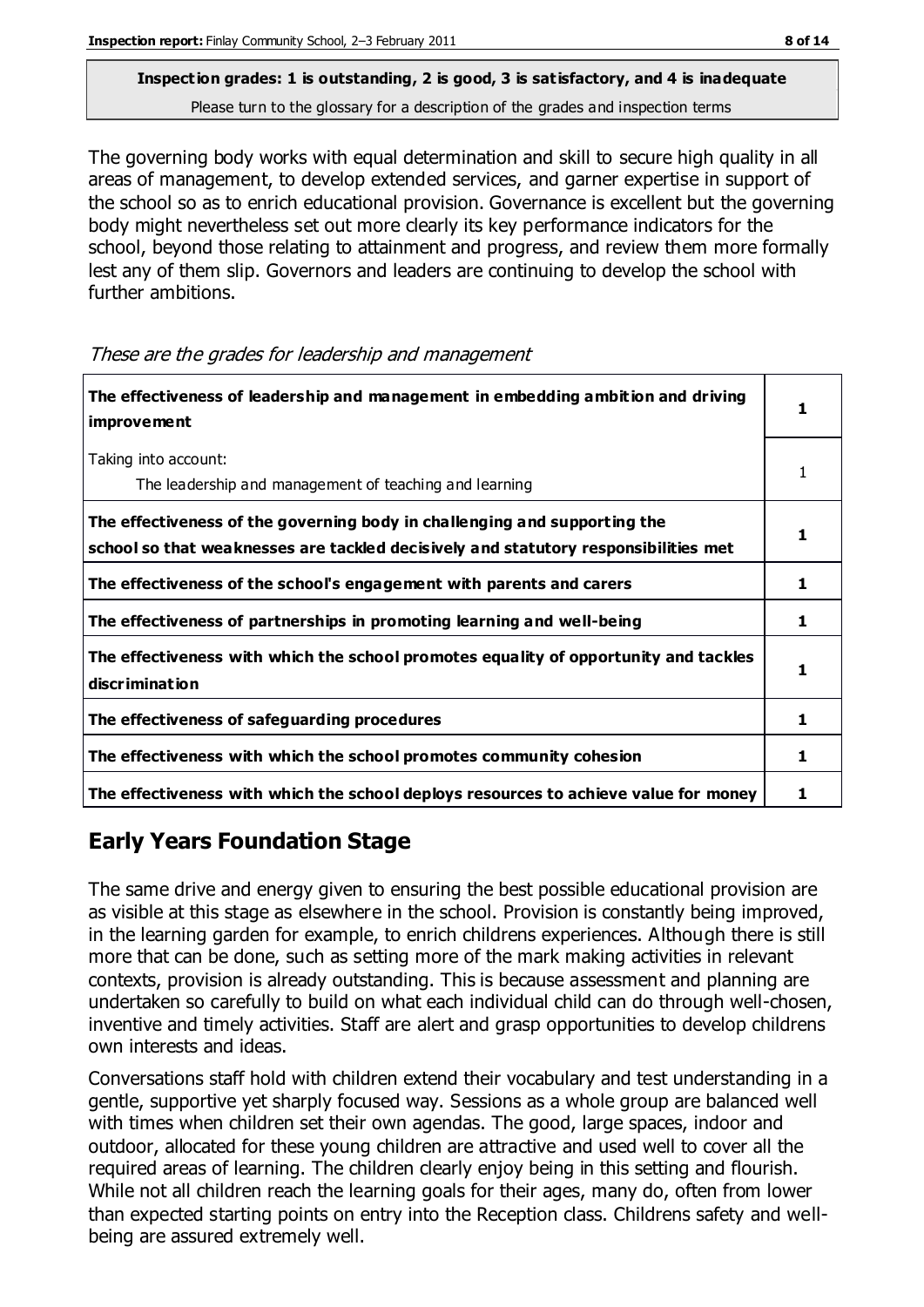**Inspection grades: 1 is outstanding, 2 is good, 3 is satisfactory, and 4 is inadequate**

Please turn to the glossary for a description of the grades and inspection terms

These are the grades for the Early Years Foundation Stage

| <b>Overall effectiveness of the Early Years Foundation Stage</b>                      |  |
|---------------------------------------------------------------------------------------|--|
| Taking into account:<br>Outcomes for children in the Early Years Foundation Stage     |  |
| The quality of provision in the Early Years Foundation Stage                          |  |
| The effectiveness of leadership and management of the Early Years Foundation<br>Stage |  |

#### **Views of parents and carers**

On this inspection, the views of parents and carers were sought in informal meetings with them at the start and end of the school day, during an open afternoon in the Year 3 class, and in the Family Learning group. Parents and carers are fulsome in their praise for the school and find very little to say about what could be better. One parent said Its not just a school, its a family and others made similar comments. Parents value the school not just for encouraging their children in their learning but for all it does to help families in many ways. They see the staff as very supportive and mention with great appreciation the work of the headteacher and family support worker.

Responses from parents and carers to Ofsteds questionnaire

Parental questionnaires are not normally distributed for monitoring inspections conducted under section 8 of the Education Act 2005, unless inspectors have specific reasons to request that the school does so.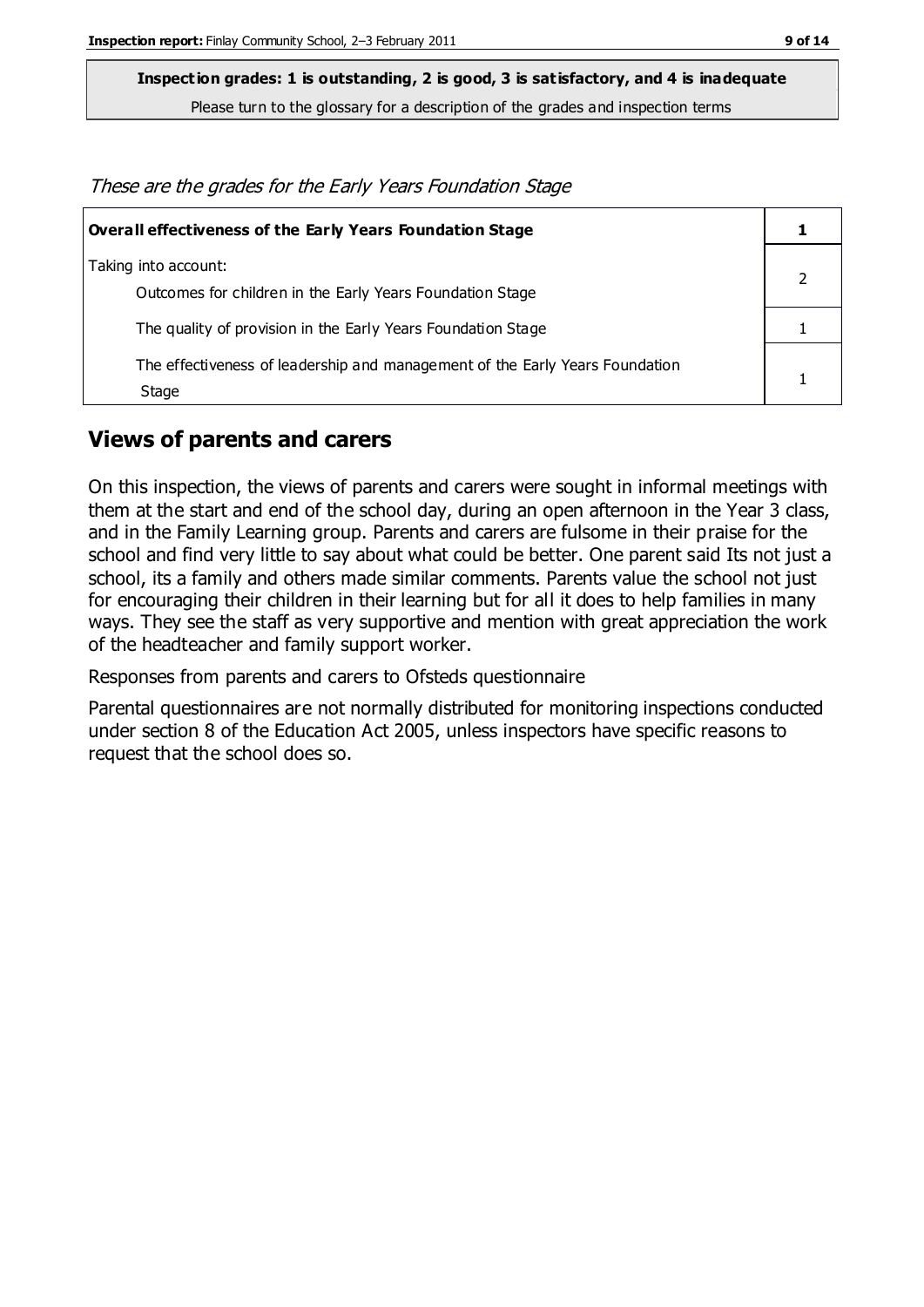#### **Responses from parents and carers to Ofsted's questionnaire**

Parental questionnaires are not normally distributed for inspections conducted under section 8 of the Education Act 2005, unless inspectors have specific reasons to request that the school does so.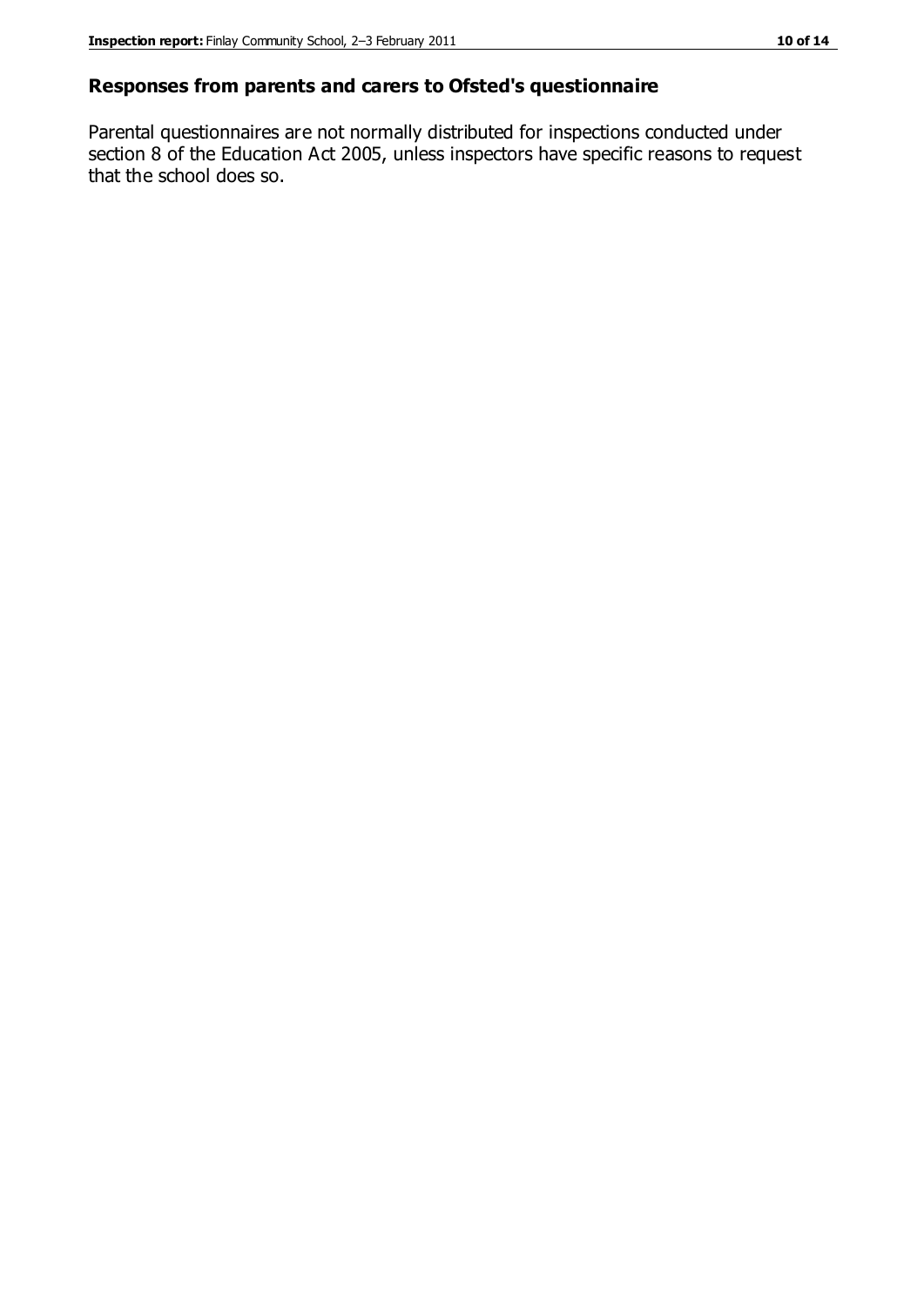## **Glossary**

| Grade   | <b>Judgement</b> | <b>Description</b>                                                                                                                                                                                                            |
|---------|------------------|-------------------------------------------------------------------------------------------------------------------------------------------------------------------------------------------------------------------------------|
| Grade 1 | Outstanding      | These features are highly effective. An outstanding school<br>provides exceptionally well for all its pupils' needs.                                                                                                          |
| Grade 2 | Good             | These are very positive features of a school. A school that<br>is good is serving its pupils well.                                                                                                                            |
| Grade 3 | Satisfactory     | These features are of reasonable quality. A satisfactory<br>school is providing adequately for its pupils.                                                                                                                    |
| Grade 4 | Inadequate       | These features are not of an acceptable standard. An<br>inadequate school needs to make significant improvement<br>in order to meet the needs of its pupils. Ofsted inspectors<br>will make further visits until it improves. |

## **What inspection judgements mean**

## **Overall effectiveness of schools**

|                       | Overall effectiveness judgement (percentage of schools) |      |                     |                   |
|-----------------------|---------------------------------------------------------|------|---------------------|-------------------|
| <b>Type of school</b> | <b>Outstanding</b>                                      | Good | <b>Satisfactory</b> | <b>Inadequate</b> |
| Nursery schools       | 59                                                      | 35   | 3                   | 3                 |
| Primary schools       | 9                                                       | 44   | 39                  | 7                 |
| Secondary schools     | 13                                                      | 36   | 41                  | 11                |
| Sixth forms           | 15                                                      | 39   | 43                  | 3                 |
| Special schools       | 35                                                      | 43   | 17                  | 5                 |
| Pupil referral units  | 21                                                      | 42   | 29                  | 9                 |
| All schools           | 13                                                      | 43   | 37                  | 8                 |

New school inspection arrangements were introduced on 1 September 2009. This means that inspectors now make some additional judgements that were not made previously.

The data in the table above are for the period 1 September 2009 to 31 August 2010 and are consistent with the latest published official statistics about maintained school inspection outcomes (see **[www.ofsted.gov.uk](http://www.ofsted.gov.uk/)**).

The sample of schools inspected during 2009/10 was not representative of all schools nationally, as weaker schools are inspected more frequently than good or outstanding schools.

Percentages are rounded and do not always add exactly to 100.

Sixth form figures reflect the judgements made for the overall effectiveness of the sixth form in secondary schools, special schools and pupil referral units.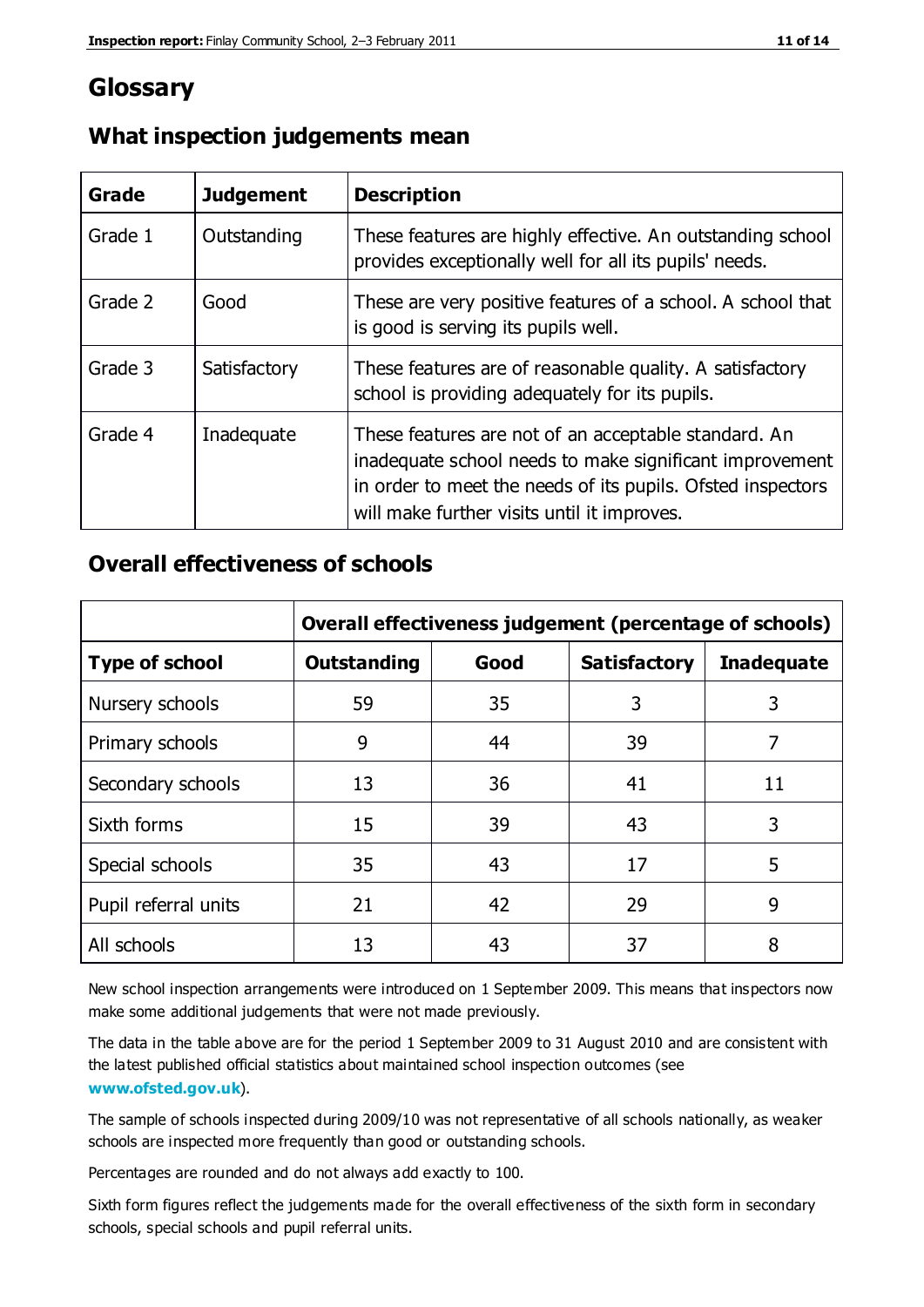## **Common terminology used by inspectors**

| Achievement:               | the progress and success of a pupil in their learning,<br>development or training.                                                                                                                                                          |  |
|----------------------------|---------------------------------------------------------------------------------------------------------------------------------------------------------------------------------------------------------------------------------------------|--|
| Attainment:                | the standard of the pupils' work shown by test and<br>examination results and in lessons.                                                                                                                                                   |  |
| Capacity to improve:       | the proven ability of the school to continue<br>improving. Inspectors base this judgement on what<br>the school has accomplished so far and on the quality<br>of its systems to maintain improvement.                                       |  |
| Leadership and management: | the contribution of all the staff with responsibilities,<br>not just the headteacher, to identifying priorities,<br>directing and motivating staff and running the school.                                                                  |  |
| Learning:                  | how well pupils acquire knowledge, develop their<br>understanding, learn and practise skills and are<br>developing their competence as learners.                                                                                            |  |
| Overall effectiveness:     | inspectors form a judgement on a school's overall<br>effectiveness based on the findings from their<br>inspection of the school. The following judgements,<br>in particular, influence what the overall effectiveness<br>judgement will be. |  |
|                            | The school's capacity for sustained<br>improvement.                                                                                                                                                                                         |  |
|                            | Outcomes for individuals and groups of pupils.                                                                                                                                                                                              |  |
|                            | The quality of teaching.                                                                                                                                                                                                                    |  |
|                            | The extent to which the curriculum meets<br>pupils' needs, including, where relevant,<br>through partnerships.                                                                                                                              |  |
|                            | The effectiveness of care, guidance and<br>support.                                                                                                                                                                                         |  |
| Progress:                  | the rate at which pupils are learning in lessons and<br>over longer periods of time. It is often measured by<br>comparing the pupils' attainment at the end of a key                                                                        |  |

stage with their attainment when they started.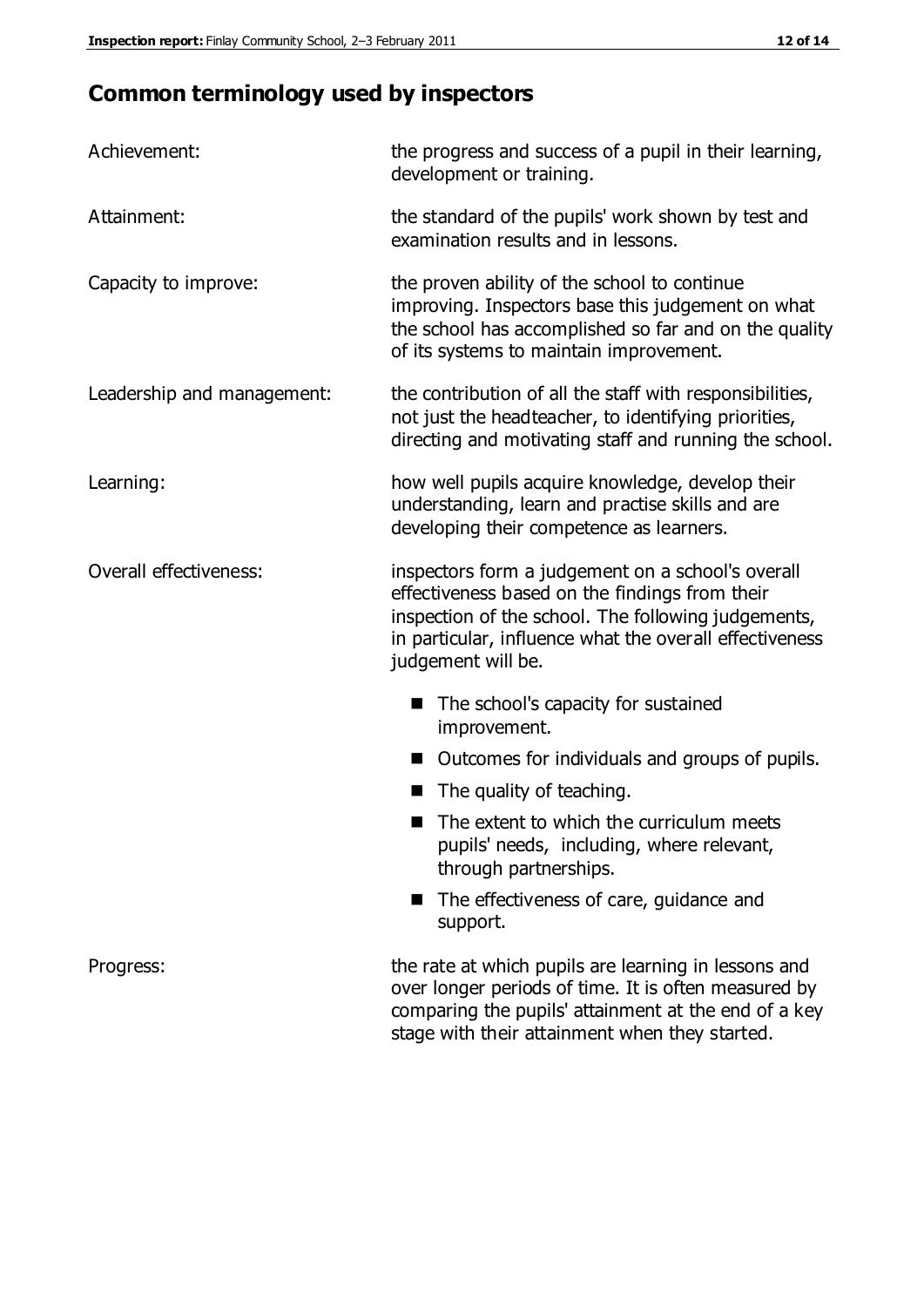## **This letter is provided for the school, parents and carers to share with their children. It describes Ofsted's main findings from the inspection of their school.**

4 February 2011

#### Dear Pupils

#### **Inspection of Finlay Community School, Gloucester, GL4 6TR**

Thank you for your warm welcome and friendliness when inspectors visited your school recently. I write to give you a summary of our inspection findings.

Your school is outstanding. Staff and governors are rightly proud of you and your achievements. The vast majority of you make extremely good progress in your learning and in the way you develop as hard-working, polite and considerate young people. You help each other and are ready to take your next steps in life. Many of you told us how much you enjoy school and we could see that in the way you work and in your good behaviour. Those pupils who left Year 6 last year did extremely well and standards were above average. We saw in your work and lessons that the school is keeping up these high levels of achievement. Your topic books are delightful. They cover subjects in exciting ways and show how very well you are learning.

Teaching is good. The school provides you with many excellent opportunities to learn, not just in lessons but also in many additional activities. Teachers and helpers take extremely good care of you, especially those of you who need some extra help for all sorts of reasons. The parents we spoke with praised the school greatly not only for what staff do to keep you safe and help you learn but also for the way it supports them in many ways.

The headteacher and governors have worked extremely well to build up the new school from its fresh start in January 2009. They and other staff seek constantly to develop it even further and do so with much commitment and enthusiasm.

We have asked them to make even more lessons good or outstanding by:

giving you even more opportunities to use and develop your skills in reading, writing and mathematics through the interesting topics you study

making sure teachers are skilful at finding out exactly what you have learned, so that next steps in your learning are the right ones and speedily provided.

Please all carry on contributing your ideas as to what can be even better in the school and what you would like to learn about. Please also make sure that your attendance is as high as it possibly can be so no work is missed.

I wish you all the best for your future.

Yours sincerely

Wiola Hola Her Majesty's Inspector